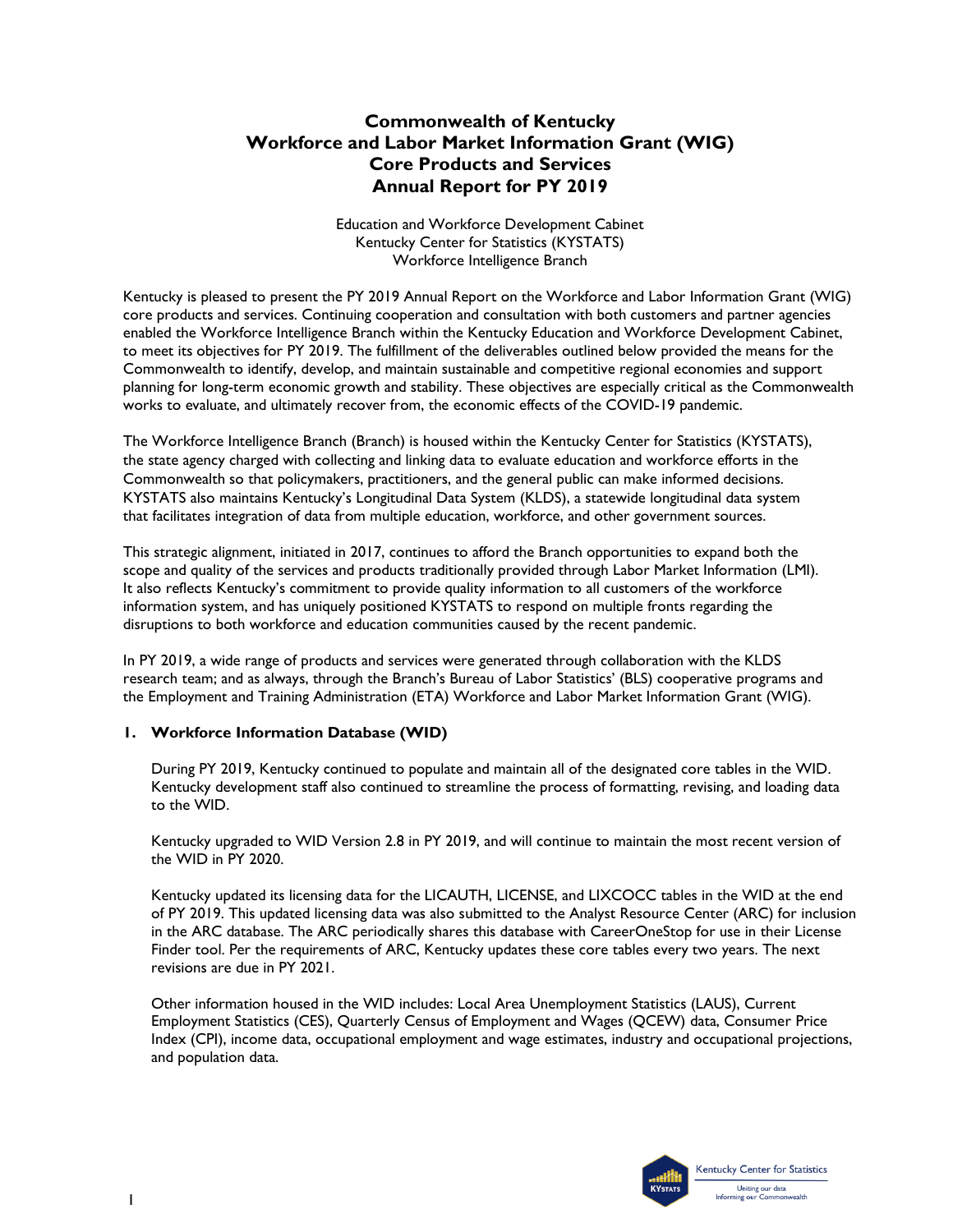Another key component in the WID is the Infogroup Employer Database. During PY 2019, Kentucky incorporated the 2020 First Edition of the database into the WID. Kentucky also updated the Find Employers Dashboard allowing users to access the most recent version of the Employer Database. The dashboard, developed in Tableau, is accessible at<https://kystats.ky.gov/KYLMI> and allows users to search for employers by industry, keyword, county, size range, and other select criteria.

| Task                                                                                                                                       | <b>Task Focus</b>                   | Milestone Date | <b>Principal Customers</b>                                                                                                                                                | <b>Status</b> |
|--------------------------------------------------------------------------------------------------------------------------------------------|-------------------------------------|----------------|---------------------------------------------------------------------------------------------------------------------------------------------------------------------------|---------------|
| Perform routine updates of<br>designated core tables, including<br>current cycle projections data                                          | Data Update                         | Ongoing        | Local Workforce Area<br>boards, employers,<br>educators, students, career<br>counselors, economic<br>developers, policymakers,<br>job seekers, and<br>government agencies | Ongoing       |
| Implement WID Version 2.8                                                                                                                  | Data Structure llune 2020<br>Update |                | Same                                                                                                                                                                      | Ongoing       |
| Incorporate InfoGroup Employer<br>Database updates into the WID<br>semi-annually                                                           | Data Update                         | As available   | Same                                                                                                                                                                      | Ongoing       |
| Maintain and update Find<br>Employers search module on<br>the KYLMI webpage on<br><b>KYSTATS</b> website                                   | Data Update                         | Ongoing        | Same                                                                                                                                                                      | Ongoing       |
| Streamline processing of data uploads Capacity<br>and revisions/updates, and expand<br>staff training on WID requirements<br>and processes | Building/<br>Training               | Ongoing        | <b>LMI Staff</b>                                                                                                                                                          | Ongoing       |

## **2. Industry and occupational employment projections**

In PY 2018, Kentucky developed sub-state, long-term projections using 2016 as a base year, and implementing the BLS Separations Methodology. To improve the quality of these sub-state projections, Kentucky consulted with partner agencies, including state and local economic development offices, local Chambers of Commerce, and Local Workforce Areas (LWAs), to solicit feedback on preliminary, unpublished industry projections. Kentucky also developed an in-house Tableau dashboard, which was shared with these internal partners, to facilitate review. The insight provided by workforce professionals, each with specific knowledge of local, contemporary events (including new business locations, groundbreakings, and closings) allowed Kentucky to incorporate an additional, meaningful layer to the review process, and enhance not only the final industry-level projections, but also the subsequent occupational projections.

In early PY 2019, Kentucky finalized these long-term projections for sub-state areas and submitted them to the Projections Management Partnership (PMP). Sub-state, long-term occupational and industry projections (2016-2026) were incorporated into the WID in July 2019.

Finalized occupational projections were also made available on the KYSTATS website utilizing a new, interactive version of the Occupational Outlook. This dynamic, Tableau-based report, which replaced the traditional Outlook publication, incorporated both state and sub-state level projections for 2016-2026, as well as educational attainment and wage data. The dashboard was developed during PY 2018, and launched in July 2019 to coincide with the release of the LWA occupational projections. The Occupational Outlook Dashboard is located at [https://kystats.ky.gov/Reports/Tableau/OOD\\_2019.](https://kystats.ky.gov/Reports/Tableau/OOD_2019)

In PY 2019, Kentucky updated the industry employment time series to include 2018 employment data. This updated time series was used to develop statewide, short-term (two year) industry and occupational

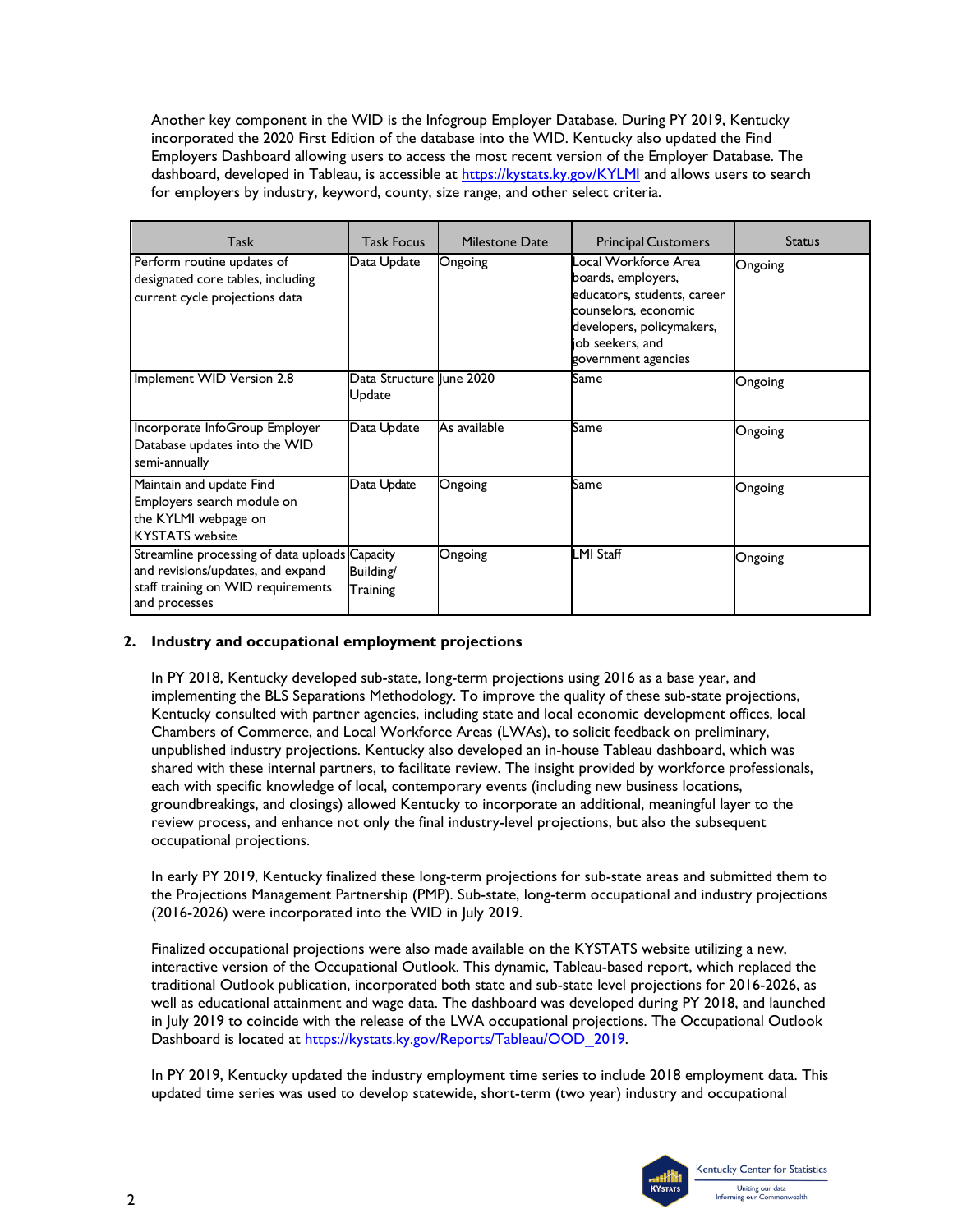projections for 2019-2021 using 2019 as a base year. These short-term projections were submitted to the PMP in March 2020 and incorporated into Kentucky's WID.

In PY 2019, Kentucky also developed statewide, long-term industry and occupational projections for 2018- 2028. In accordance with the extension granted by ETA, Kentucky submitted these statewide, long-term projections to the PMP on August 18, 2020. These data were made available on the KYSTATS website and incorporated into the WID.

Additionally, in order to implement a five-year projection methodology similar to the one currently being considered for ETA approval, and to update the Occupational Outlook with state and sub-state estimates for a uniform time period, Kentucky developed long-term sub-state projections for 2018-2028. These projections, not due until late PY 2020, were developed for each of the state's LWAs and will be utilized, along with the statewide projections, to do a complete update of the Occupational Outlook dashboard.

Finally, in PY 2019, Kentucky LMI staff collaborated with the KYSTATS research team to update the fiveyear occupational projections (at both the state and sub-state level) utilized in the Kentucky Future Skills Report (KFSR), Kentucky's first labor supply/demand report. The updated KFSR is located at [https://kystats.ky.gov/Latest/KFSR.](https://kystats.ky.gov/Latest/KFSR)

| Task                                                                                                                                                                                                                                                                                                    | <b>Task Focus</b>                                                    | Milestone Date    | <b>Principal Customers</b>                                                                                                                                                | <b>Status</b>                                             |
|---------------------------------------------------------------------------------------------------------------------------------------------------------------------------------------------------------------------------------------------------------------------------------------------------------|----------------------------------------------------------------------|-------------------|---------------------------------------------------------------------------------------------------------------------------------------------------------------------------|-----------------------------------------------------------|
| Develop preliminary, sub-state,<br>industry projections review<br>partnership, including<br>development of internal industry<br>projections review dashboard, and<br>consult with local workforce<br>professionals to capture current<br>regional events not depicted in<br>historical time series data | Data Quality                                                         | May 2019          | Local Workforce Area<br>boards, employers,<br>educators, students, career<br>counselors, economic<br>developers, policymakers, job<br>seekers, and government<br>agencies | Completed                                                 |
| Finalize, submit to PMP, and<br>publish sub-state, long-term<br>projections (2016-2026)                                                                                                                                                                                                                 | Data Update                                                          | July 2019         | Same                                                                                                                                                                      | Completed -<br>Developed June 2019<br>Finalized July 2019 |
| Develop and launch interactive,<br>Tableau-based Occupational<br>Outlook Dashboard                                                                                                                                                                                                                      | Product<br>Development/<br>Dynamic LMI<br>Report and<br>Publications | July 2019         | Same                                                                                                                                                                      | Completed -<br>Developed June 2019<br>Launched July 2019  |
| Update NAICS time-series to include<br>2018 employment data                                                                                                                                                                                                                                             | Data Update                                                          | December 2019     | Same                                                                                                                                                                      | Completed                                                 |
| Develop statewide, short-term<br>projections (2019-2021) using<br>2019 as a base year and submit to<br>the PMP                                                                                                                                                                                          | Data Update                                                          | <b>March 2020</b> | Same                                                                                                                                                                      | Completed                                                 |
| Develop statewide, long-term<br>occupational and industry<br>projections (2018-2028) using<br>Projections Suite and<br>implementing the BLS Separations<br>methodology, and submit<br>estimates to the PMP                                                                                              | Data Update                                                          | August 18, 2020   | Same                                                                                                                                                                      | Completed                                                 |

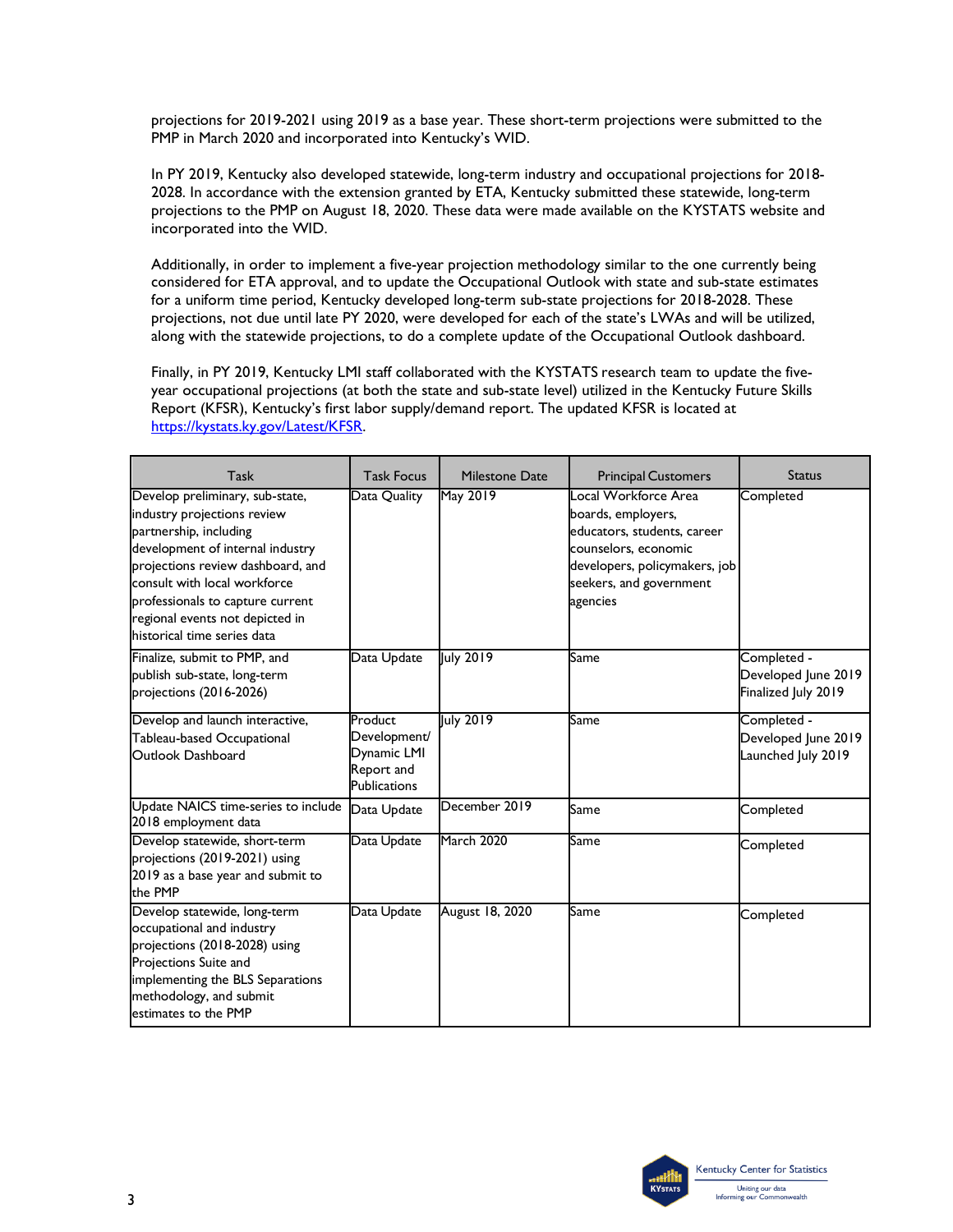| Task                                                                                                                                                                                                       | <b>Task Focus</b>      | Milestone Date                                      | <b>Principal Customers</b> | <b>Status</b> |
|------------------------------------------------------------------------------------------------------------------------------------------------------------------------------------------------------------|------------------------|-----------------------------------------------------|----------------------------|---------------|
| Develop sub-state, long-term<br>occupational and industry<br>projections (2018-2028) using<br>Projections Suite and<br>implementing the BLS Separations<br>methodology, and submit<br>estimates to the PMP | Data Update            | <b>Iune 2021</b>                                    | Same                       | Completed     |
| Update interactive Tableau-based<br>Outlook Dashboard with current<br>cycle projections data for state<br>and sub-state areas                                                                              | Data Delivery          | As new projections<br>estimates become<br>available | Same                       | Ongoing       |
| Populate WID with current cycle<br>projections data                                                                                                                                                        | Data Delivery          | As new projections<br>estimates become<br>available | Same                       | Completed     |
| Explore options for producing five-<br>year ETA projections at the state and<br>sub-state levels                                                                                                           | Product<br>Development | Ongoing                                             | <b>LMI Staff</b>           | Ongoing       |

## **3. Employee development and LMI training for service delivery**

Customer training, including LMI training for service delivery, was a focus during PY 2019. Kentucky LMI staff provided technical training on labor market data, concepts, tools, and utilization of the KYSTATS website to improve the skills and service delivery to all customers of the workforce system. Training was provided to state education and workforce agency personnel, career center staff, Kentucky Skills U staff, Kentucky Cabinet for Health and Family Services personnel, as well as LWA professionals and board members.

In September 2019, KYSTATS held its Data Use Conference in Louisville, Kentucky. The two-day event, geared toward education and workforce policymakers, practitioners, and data users, provided information on the wide array of data and products available through KYSTATS; and included guidance on how to utilize these tools for both educational and local planning purposes ensuring a successful workforce and enabling communities to identify, develop, and maintain sustainable regional economies. The conference included panelists from the state legislature as well as education and workforce leaders throughout the Commonwealth. The conference also hosted 13 different breakout sessions tailored to the needs of different customer groups, including three sessions dedicated to the use of LMI. Approximately 170 education, workforce, and economic development professionals were in attendance for the event.

Additional trainings to multiple audiences were provided after the launch of new tools, including the Career Explorer and Occupational Outlook dashboard. To reach target groups outside of the professional workforce and education community, KYSTATS set up a booth at the Kentucky State Fair to promote the tools to job seekers, students, parents, and others in the general public.

| Date            | Location       | <b>Presentation Subject</b>                             | Audience                                                                                                                                                       | Number of<br><b>Attendees</b> |
|-----------------|----------------|---------------------------------------------------------|----------------------------------------------------------------------------------------------------------------------------------------------------------------|-------------------------------|
| July 9, 2019    | Washington, DC | Work Ready<br>Communities Dashboard                     | Association of Public Data Users 50<br>Annual Conference Attendees                                                                                             |                               |
| July 26, 2019   | Louisville, KY | <b>LMI Website Demo/ LMI</b><br>Data Collection Methods | <b>KWIB, Joint Employer &amp;</b><br><b>Education Committee</b><br>(comprised of KY Chamber of<br>Commerce, KY Department of<br>Education, and private sector) |                               |
| August 16, 2019 | Louisville, KY | Career Explorer                                         | Kentucky State Fair Attendees                                                                                                                                  | 30                            |

A breakout of LMI training to various customer groups in PY 2019 is below.

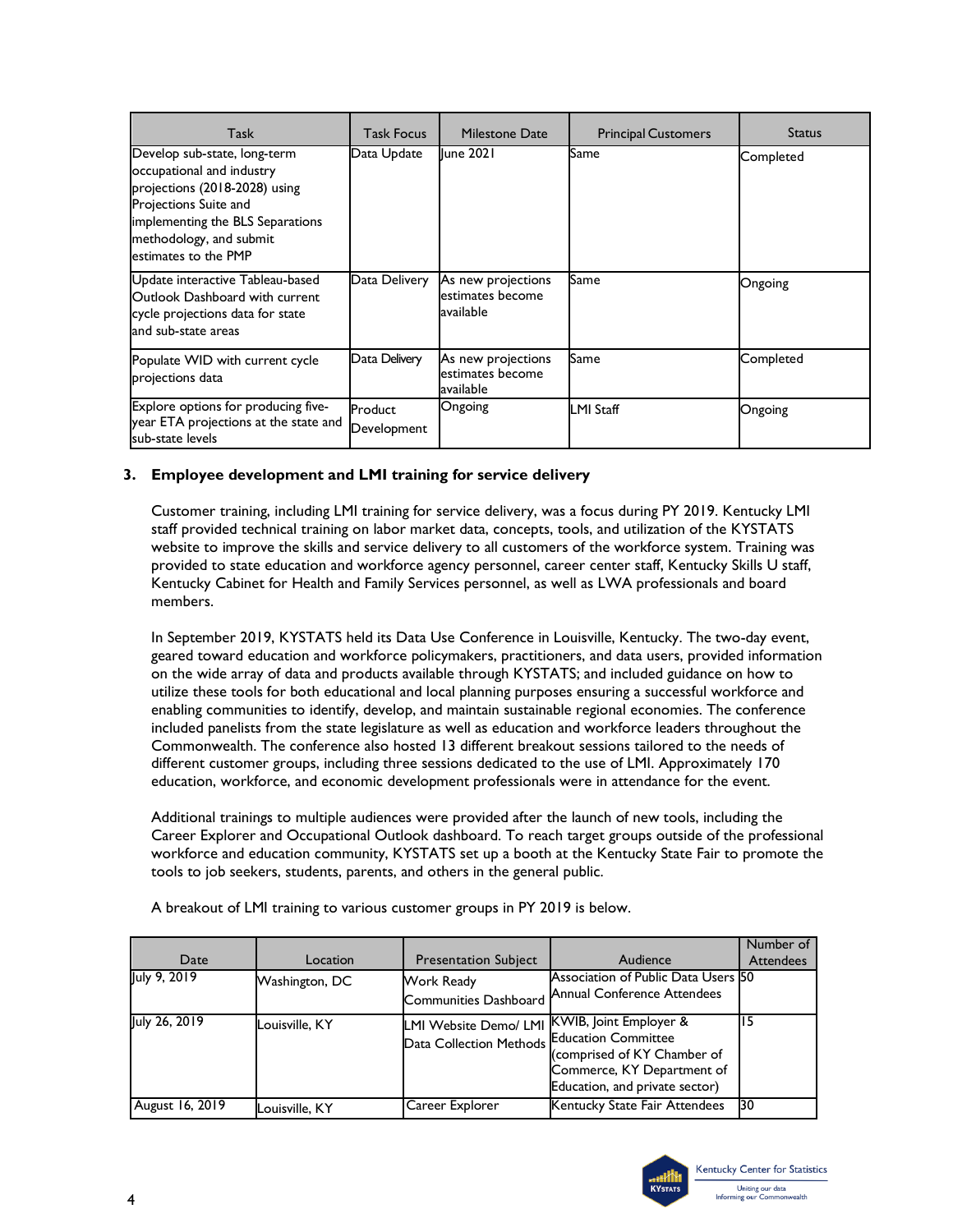|                        |                  |                                                                      |                                                                                                                                                                                                                      | Number of        |
|------------------------|------------------|----------------------------------------------------------------------|----------------------------------------------------------------------------------------------------------------------------------------------------------------------------------------------------------------------|------------------|
| Date                   | Location         | <b>Presentation Subject</b>                                          | Audience                                                                                                                                                                                                             | <b>Attendees</b> |
| August 27, 2019        | Frankfort, KY    | Occupational Outlook<br>Dashboard                                    | <b>KYSTATS Board and</b><br>representatives from US<br>Department of Education                                                                                                                                       | 10               |
| August 30, 2019        | Maysville, KY    | Career Explorer/ LMI<br>Website                                      | Maysville Community and<br>Technical College Staff, TENCO<br>LWA staff                                                                                                                                               | 14               |
| September 4-5,<br>2019 | Louisville, KY   | KYSTATS 2019 Data<br>Use Conference                                  | <b>Education and Workforce</b><br>Practitioners, Policymakers,<br>Data Users, and Economic<br>Development Partners                                                                                                   | 170              |
| September 21,<br>2019  | Prestonsburg, KY | Career Explorer                                                      | <b>Pritchard Committee Meeting</b><br>Attendees (K-12 education staff,<br>parents)                                                                                                                                   | 20               |
| October 1, 2019        | Versailles. KY   | Career Explorer/ LMI<br>Website                                      | Skills U Staff (Adult Education)                                                                                                                                                                                     | 125              |
| October 2, 2019        | Online (Zoom)    | Career Explorer/ LMI<br><b>Website/KFSR</b>                          | Area Development District,<br>KWIB, KY Cabinet for Health<br>and Family Services, KY Skills U,<br><b>KY Cabinet for Economic</b><br>Development, and Kentucky<br>Department for Workforce<br><b>Investment Staff</b> | 60               |
| October 24, 2019       | Richmond, KY     | LMI Website<br>Occupational Outlook<br>Dashboard/ Career<br>Explorer | Madison County Work Ethic<br>Certification Proposal Meeting<br>Attendees (public school staff<br>and private industry<br>representatives)                                                                            | 30               |
| February 19,<br>2020   | exington, KY     | LMI Website and<br>Training                                          | WIOA Field Staff and Managers 30                                                                                                                                                                                     |                  |

In addition, the Branch continued to consult with state and LWA professionals and confer with other organizations involved in policymaking regarding workforce information issues and customer needs. Stakeholder meetings and focus groups allowed Kentucky to garner feedback from customers on a continual basis.

Later in the program year, as the COVID-19 pandemic evolved, Kentucky actively engaged in virtual meetings with these stakeholders to determine the need for new product development in light of the unique challenges presented by the outbreak. This customer input has been essential for Kentucky to identify the information and analysis necessary to evaluate the impacts and economic disruption caused by the pandemic, to develop new products to meet these needs.

The Branch continued consultation with state and local WIOA professionals and board members regarding workforce information issues; and conferred with various national, state, and local agencies and other organizations involved in policy making regarding current and projected workforce information demand. Regular exchanges of ideas between users and suppliers of workforce information occurred through numerous meetings, demonstrations, focus groups, and conferences. This exchange of ideas between users and suppliers of workforce information was a priority as Kentucky sought out opportunities to provide information, as well as training, to local workforce policymakers, career center staff, employers, jobseekers, and others.

Kentucky was also proactive in its exchanges with LWAs and other customer groups. Rather than waiting for customer requests for information, Kentucky continued to push out new products as they became available. This "product push" provided customers with much needed information, and informed them of the wide range of data and analysis available from the LMI shop.

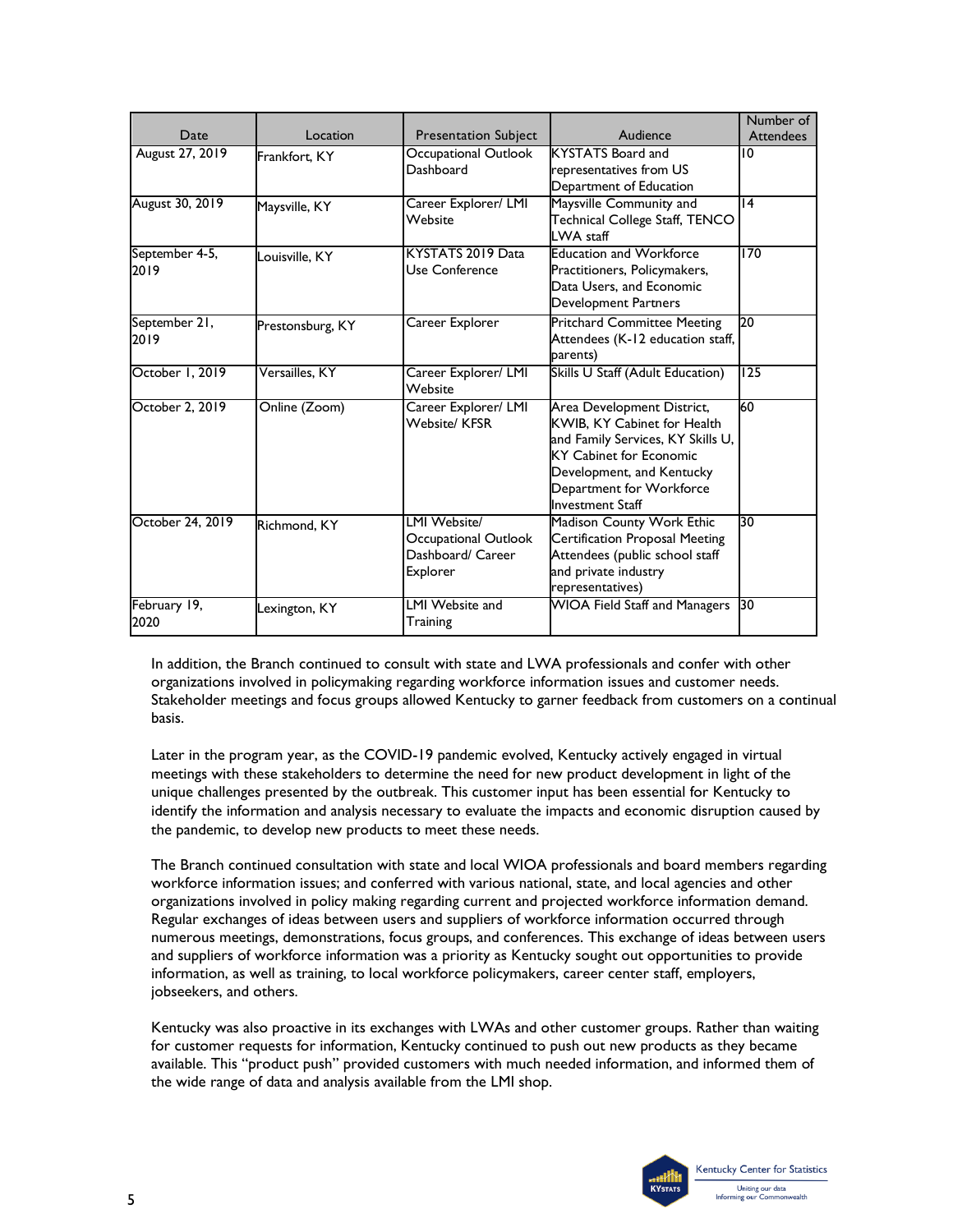To further increase visibility, Kentucky actively marketed LMI products and services. Working in collaboration with KYSTATS communications staff, Kentucky issued press releases, conducted presentations and workshops, and provided users with "one-pager" summaries of new LMI products and tools as they become available.

The wide-ranging partnerships that KYSTATS has established throughout the state, has afforded the LMI shop opportunities for marketing and outreach, raising the profile of LMI products and services. This increased visibility has fostered the interaction between LMI and its core user groups, ultimately driving product improvement in the LMI shop.

In PY 2019, Kentucky also completed production of an informational video to educate customers on the information available to them through the Kentucky LMI shop. The whiteboard style video outlines the available data (and example use cases) from Kentucky's QCEW, CES, LAUS, OES and ETA projections programs. The video is located on the KYSTATS homepage at [www.kystats.ky.gov](http://www.kystats.ky.gov/) and available at [https://youtu.be/7ONdSFKKV7A.](https://youtu.be/7ONdSFKKV7A)

Kentucky was also committed to employee development in PY 2019. Branch personnel attended several U.S. Department of Labor and other state-sponsored statistical program trainings. In addition, LMI staff participated in training provided by the Projections Management Partnership (PMP); attended and presented at national conferences, such as the Association of Public Data Users' (APDU) Conference and the annual C2ER/LMI Conference; and received training in Tableau software to allow for the development of online, interactive tools that enable customers to easily customize reports, maps, and graphs based on user defined criteria.

As COVID-19 limited in-person travel in the latter half of the program year, Kentucky transitioned to remote and online trainings. LMI staff participated in virtual trainings on analytic and data visualization software (including Tableau and RStudio) to enhance LMI product design and delivery, and attended webbased technical trainings offered by the BLS, the PMP, and the Coleridge Initiative. Staff also participated in online state and national conferences, workshops, and collaboratives to share best practices and learn from other workforce, education, and labor market information professionals.

All of these afforded Kentucky's staff the opportunity to learn about a variety of labor market projects and initiatives, new and changing program requirements, and software applications. The trainings also allowed participants the chance to interact with colleagues from other states and agencies who are employed in similar positions and work with comparable workforce information products and services.

Finally, cross-training between the LMI, research, and development teams at KYSTATS continued in PY 2019. KYSTATS researchers consulted with LMI projections staff on projections models and methodologies. In turn, LMI analysts were trained by the KYSTATS research team in programs and tools (including Tableau software and R programming) utilized in data reporting. Development staff continued to learn about WID content, maintenance, and structure, and educated LMI staff on new reporting tools including Microsoft SQL Server Reporting Services (SSRS). Cross-training will continue as LMI and KYSTATS explore ways to best utilize staff and seek methods in which to incorporate the data and analyses provided by each into new and dynamic products for customers.

Finally, in PY 2019, Kentucky continued its detailed process documentation method for existing and future staff. This documentation process will continue throughout the upcoming program year and will be utilized in the training of new employees, as well as the cross-training of existing staff; and will ensure adherence to program methods and procedures, and continuity of service delivery to customers.

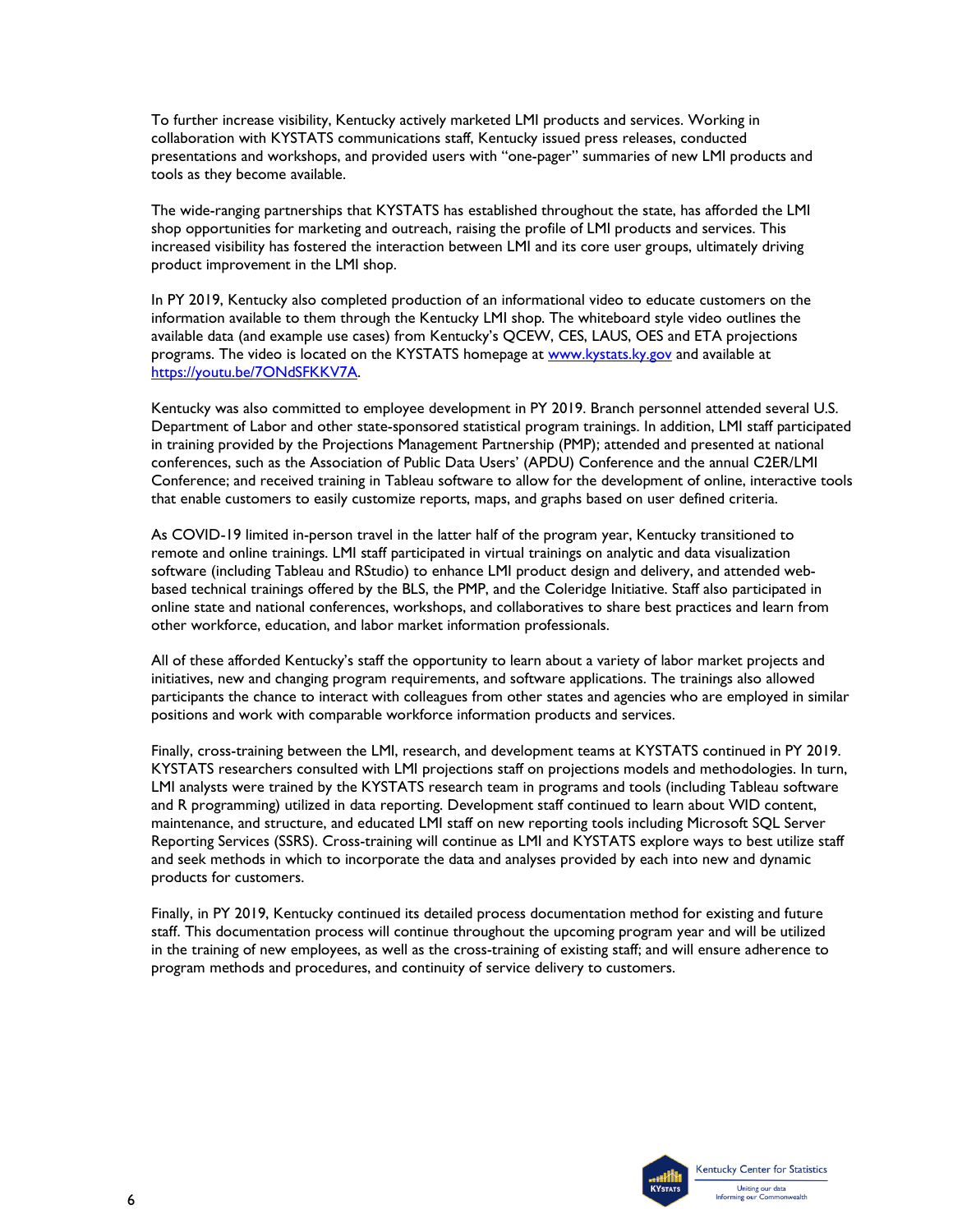| Task                                                                                                                                                                                                                                                                 | <b>Task Focus</b>                 | Milestone Date | <b>Principal Customers</b>                                                                                                                                                | <b>Status</b> |
|----------------------------------------------------------------------------------------------------------------------------------------------------------------------------------------------------------------------------------------------------------------------|-----------------------------------|----------------|---------------------------------------------------------------------------------------------------------------------------------------------------------------------------|---------------|
| Provide education and training,<br>through conferences, presentations,<br>and workshops on LMI products and<br>services to state workforce agency<br>personnel, local workforce<br>development area professionals, job<br>center staff, and other key user<br>groups | Training/<br>Outreach             | Ongoing        | Local Workforce Area<br>boards, employers,<br>educators, students, career<br>counselors, economic<br>developers, policymakers, job<br>seekers, and government<br>agencies | Ongoing       |
| Continue consultation with<br>LWAs and organizations through<br>meetings, focus groups, and other<br>methods to determine customer<br>needs                                                                                                                          | Product<br>Development            | Ongoing        | Same                                                                                                                                                                      | Ongoing       |
| Continue proactive marketing<br>strategy to increase visibility of<br>LMI and expand customer base                                                                                                                                                                   | <b>Marketing</b>                  | Ongoing        | Same                                                                                                                                                                      | Ongoing       |
| Develop and launch LMI explainer<br>web-video to inform customers<br>on the data available through the<br>Kentucky LMI shop                                                                                                                                          | <b>Marketing</b>                  | October 2019   | Same                                                                                                                                                                      | Completed     |
| Maintain "product push" to<br>provide customers with LMI<br>products and services as they<br>become available                                                                                                                                                        | Information<br>Delivery           | Ongoing        | Same                                                                                                                                                                      | Ongoing       |
| Attend program specific technical<br>trainings as well as analytic and<br>data visualization software<br>trainings, and participate in<br>workshops and conferences at<br>the state, local and national level                                                        | Capacity<br>Building/<br>Training | Ongoing        | <b>LMI Staff</b>                                                                                                                                                          | Ongoing       |
| Continue development of detailed<br>process documentation for<br>existing and future staff to<br>maintain adherence to program<br>procedures and ensure service<br>delivery                                                                                          | Capacity<br>Building/<br>Training | Ongoing        | <b>LMI Staff</b>                                                                                                                                                          | Ongoing       |

## **4. Annual economic analysis and other reports**

In accordance with the requirements of Training and Employment Guidance Letter (TEGL) No. 5-19, the Branch prepared a comprehensive statewide economic analysis for PY 2019 to support the planning and decision-making efforts of Kentucky's policymakers, as well as the state and local workforce development boards. This report provides a detailed analysis of Kentucky's economy and workforce at both the statewide and regional (LWA) level. Included in the analysis is an in-depth review of Kentucky's Gross Domestic Product (GDP), personal income, population, demographics, educational attainment, civilian labor force (including participation rates, employment, and unemployment), unemployment insurance claims, occupational and industry employment and wages, and projections. The statewide economic analysis for PY 2019 was submitted to the ETA regional office.

Kentucky also prepared detailed analysis for the U.S. Department of Labor in accordance with the provisions of the Consolidated Farm and Rural Development Act, Employment and Training Administration regulations, and the procedures described in the Employment Service Program Letter 9-91

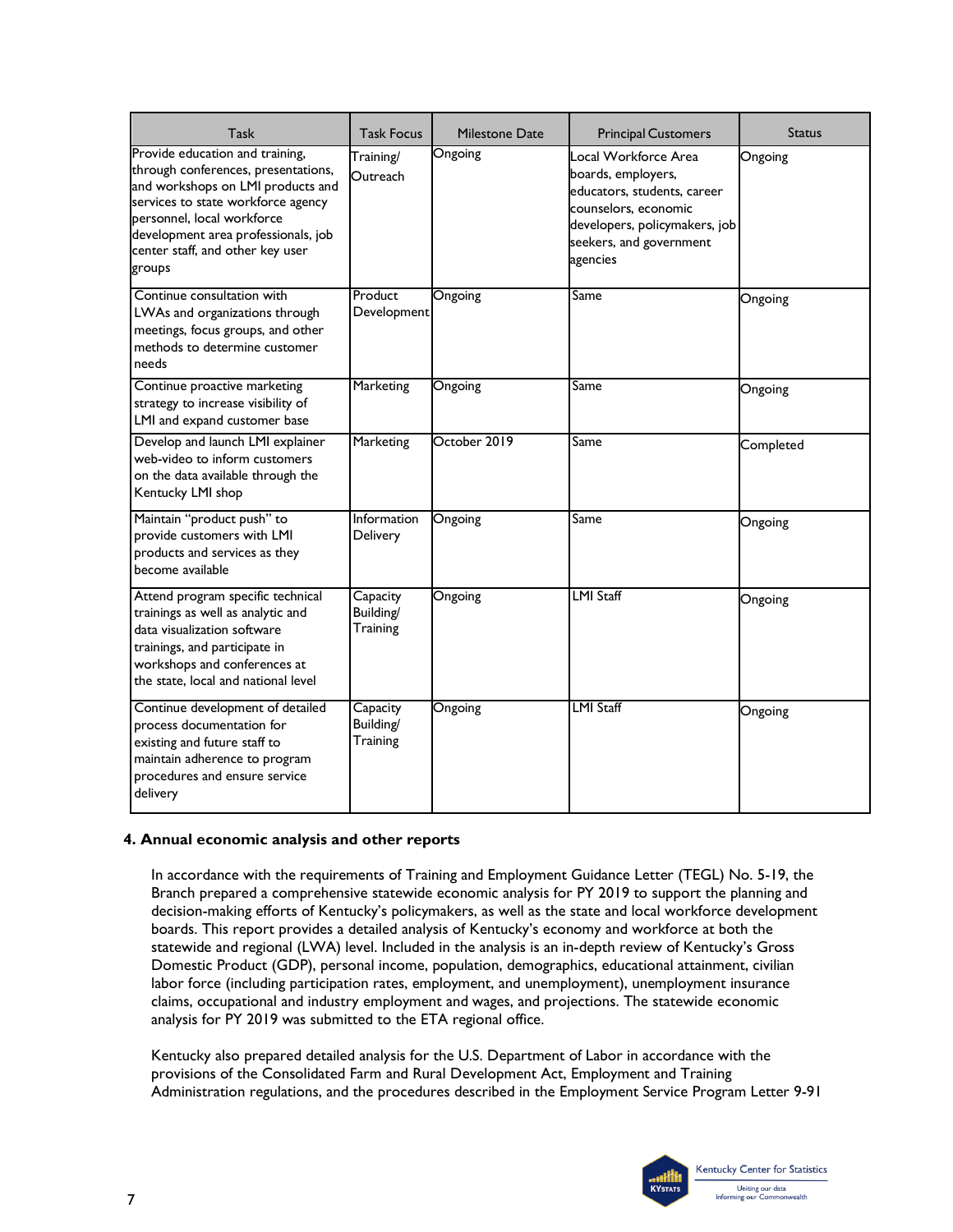for the Rural Industrialization Loan and Grant Program. The Branch provided detailed labor market, workforce, and economic information, and assessment related to an application for a rural loan on related local industry to evaluate potential impacts to competitors. This analysis was submitted to the U.S. Department of Labor in June 2020, and was also provided to the ETA Regional Office in Atlanta.

Throughout the program year, Kentucky routinely provided analysis of local economic conditions, including local area occupational projections, industry, occupation, employment, unemployment, and wage data, as requested by WIOA professionals and other customers, including state and local economic development agencies, schools, and chambers of commerce.

Kentucky also prepared special state, local, and regional studies to provide information to communities undergoing economic transition, those implementing state and sub-state workforce development initiatives, or experiencing major layoffs or disasters, including the impacts of the COVID-19 pandemic, and to support implementation, and reporting on, the Workforce Innovation and Opportunity Act (WIOA). In PY 2019, the Branch received numerous requests for information. In response, Kentucky utilized existing products and programs, and sought other avenues and sources of data in an effort to provide the best information to meet the needs of each customer.

In PY 2019, the Branch partnered with the Kentucky Office of Employment and Training (OET) to provide data and support for the annual WIOA formula allotments for the agency. The Branch also routinely provided data elements and analyses used in reporting metrics for the WIOA Combined State Plan.

In addition, KYSTATS served as part of a multi-agency partnership in the development of Kentucky's WIOA Combined State Strategic Plan. The Branch conducted analysis, and provided data including employment, industry, labor force, demographic, and occupational demand metrics to assist the Commonwealth in drafting the framework for its updated plan.

KYSTATS continued its collaboration with the Kentucky Office of Unemployment Insurance (UI) on the upcoming UI system redesign in Kentucky. As a significant user of UI data, both in the BLS labor market statistical programs and through the KLDS, KYSTATS has a vested interest in the success of Kentucky's UI modernization efforts. KYSTATS participates in stakeholder meetings on the impending redesign, and will continue to provide detailed documentation on LMI and KLDS requirements (including mainframe job requirements and extract file structures) as the process moves forward.

KYSTATS also continued to collaborate with the Kentucky UI Office to enhance, and aggregate for LWAs, the Monthly Performance Measures developed by the UI Quality Control Branch and published by Workforce Intelligence. The resulting tables are updated monthly and published on the KYSTATS website at [https://kystats.ky.gov/KYLMI/UIClaimTables.](https://kystats.ky.gov/KYLMI/UIClaimTables)

Kentucky renewed its partnership with the University of Kentucky's Center for Business and Economic Research (CBER) to enhance the economic analyses provided on the state's workforce and labor market data. In PY 2019, CBER monitored employment trends across the state, prepared press releases, and conducted an updated analysis of the state's labor force participation rates across demographic groups and geographic areas. CBER continues to analyze employment and unemployment impacts as the COVID-19 pandemic unfolds.

Kentucky also continued its cooperation and participation in the U.S. Census Bureau Longitudinal Employer-Household Dynamics (LEHD) project, providing quarterly data used by the program to produce detailed statistics on employment, earning, and job flows for different industries, geographies, and demographics groups.

In addition to the partnerships listed above, Kentucky also relied upon collaboration and consultation with customer groups to develop new products and analyses. Kentucky routinely consulted with stakeholders and data users, including state agency partners, educators, economic developers, workforce professionals, career center staff, and others, to identify data needs and guide product development and enhancement. Further, the

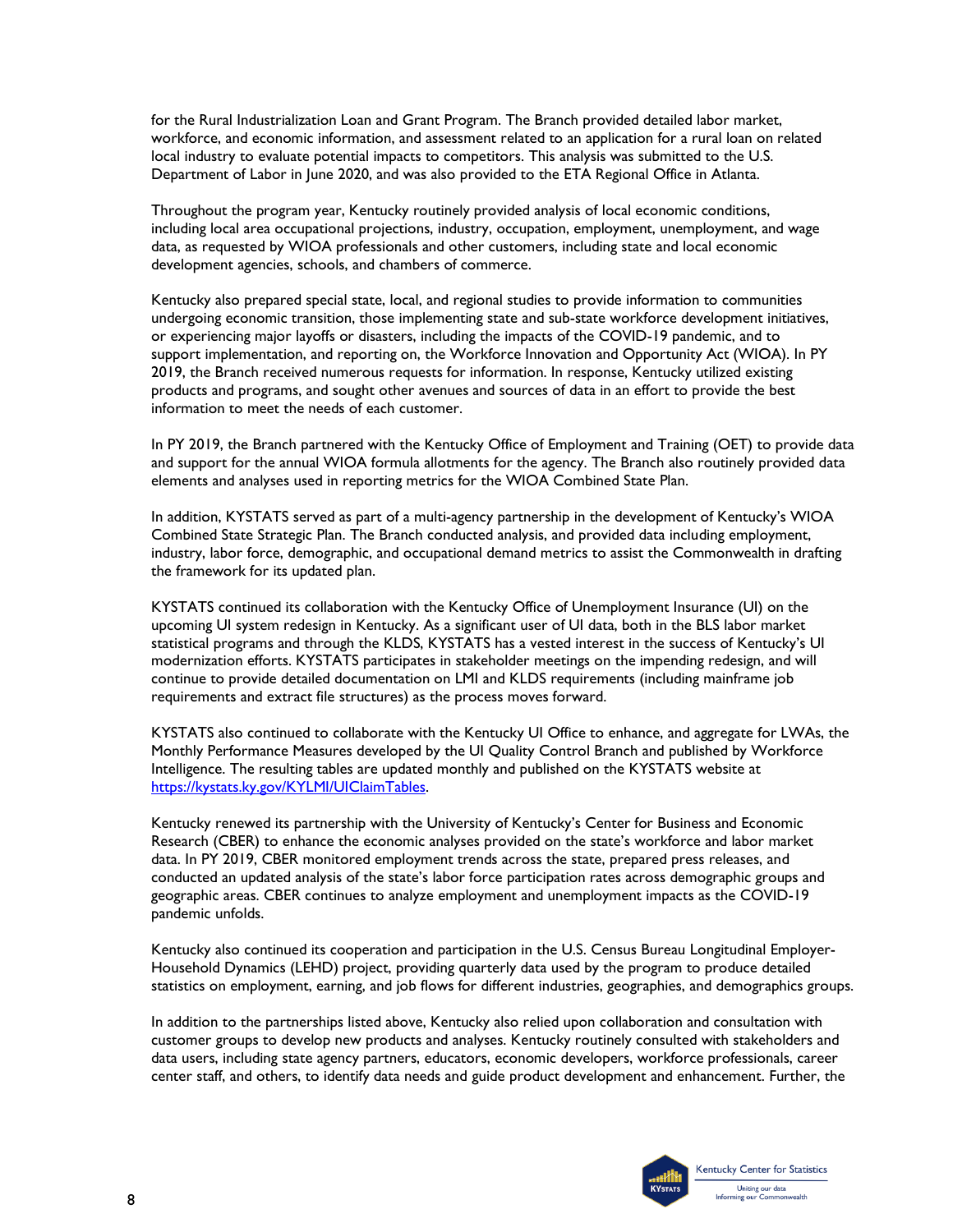alignment between KYSTATS and the Branch, has allowed for leveraging of additional data and resources to develop new tools and analyses that utilize both KYSTATS and BLS/ETA data.

This alignment has also uniquely positioned KYSTATS to respond to inquiries on multiple fronts regarding the disruptions to both the workforce and education communities caused by the COVID-19 outbreak. Since the beginning of the pandemic, KYSTATS has been at the forefront, providing policymakers and data users with information, analyses, and new tools to evaluate the impacts to the labor market and educational communities in the Commonwealth.

One such report, developed in direct response to customer needs as the COVID-19 pandemic emerged in Kentucky, is the Kentucky County Unemployment Report. This interactive report, utilizing unemployment claims data from the BLS Program for Measuring Insured Unemployment Statistics (PROMIS) system, allows users to view key UI initial claims indicators at the county level, including weekly initial claims, percent of overall claims by county, claims by industry, and trends by select demographic indicators. The Kentucky County Unemployment Report was published on the KYSTATS website in May 2020, is updated weekly, and is available at [https://kystats.ky.gov/Reports/Tableau/CUU\\_2020](https://kystats.ky.gov/Reports/Tableau/CUU_2020).

Another piece of analysis, the Career Explorer, was also launched during the program year. Developed in PY 2018 and completed in July of PY 2019, this tool replaces the traditional Career Profiles publication, and incorporates publicly available data from KYSTATS, BLS, and O\*Net, including 5-year projections, job descriptions, career videos, skills, abilities, occupational wage estimates, and education and training data. Using this unique platform, job seekers and students can explore career options based on self-assessed Knowledge, Skills & Abilities, Desired Salary, Major or Certification, and Desired Occupation. Upon completion of the assessment, users are provided with a list of careers that best match their interest, skills, or other selected criteria. The tool also provides information on in-state training providers offering educational programs and credentials for the returned occupations. Typical education and training requirements, projected openings, estimated wages, suggested knowledge, skills, and abilities, job descriptions, and videos detailing individual occupations are also provided. The KYSTATS Career Explorer is located at [https://kystats.ky.gov/CareerExplorer.](https://kystats.ky.gov/CareerExplorer)

The Branch also collaborated extensively with the local areas to produce a current, concise, regional analysis of the workforce and labor market conditions for each area. In PY 2019, Kentucky worked with LWA stakeholders to identify the necessary workforce metrics and desired format for the regional publication. The resulting draft product, the Workforce Overview Report for Kentucky Regions (WORKR), incorporates current data and trends in employment, unemployment, UI claims, employment levels and share by industry, average weekly wages, projections, and occupational wages.

Initially conceived as a series of static PDF publications, the draft WORKR was reimagined in PY 2019 as an interactive, Tableau based report for users. This redesigned, dynamic version of the WORKR is in development and slated for launch on the KYSTATS website in PY 2020.

Kentucky also provided recurring analysis, including timely analysis relating to the COVID-19 pandemic, in the form of its monthly LMI newsletter, the *Kentucky Labor Force Update*. Each issue of the *Kentucky Labor Force Update* examines a different workforce or labor market topic. Subjects explored in PY 2019 included:

- Job Openings and Labor Turnover (JOLTS)
- **■** Unemployment in Depth and Alternate Measures of Labor Underutilization
- **Effects of Automation on Kentucky Occupations**
- **KYSTATS Career Explorer Tool**
- **EXEC** Participation Rate
- **Examble 2** Economic Diversity and Specialization by Kentucky County
- Overview of the Transportation Sector in Kentucky
- Teacher Employment After Exiting the Classroom
- Overview of Kentucky Commuting Patterns
- Occupations at Greatest Risk from Coronavirus

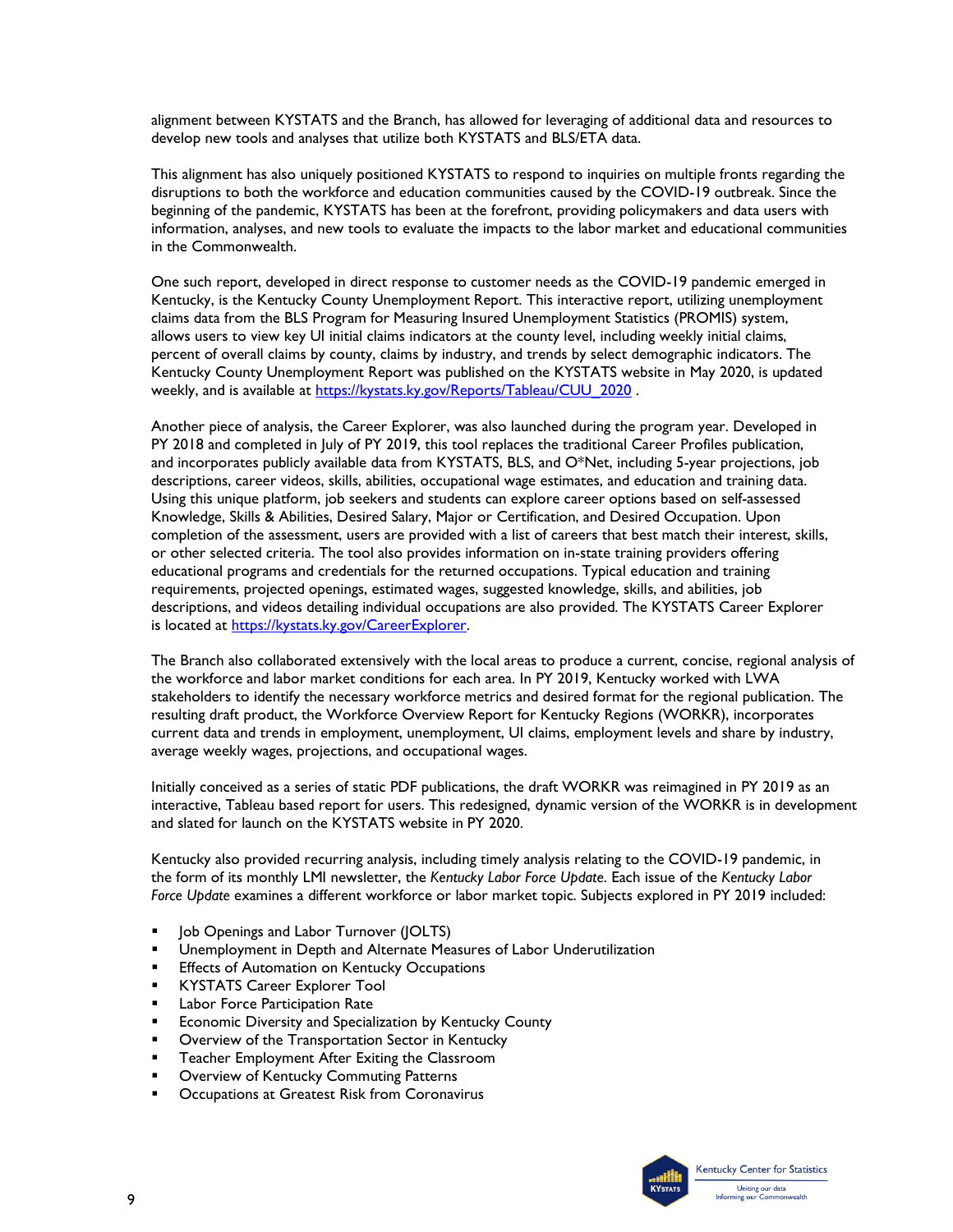- Comparison of Wages to Combined Unemployment Benefits and CARES Act Compensation
- Exploring Initial Unemployment Claims in Detail
- Small Business Pulse Survey Impacts of COVID-19
- **DEPENDEM** Job Retention and the Paycheck Protection Program (CARES Act)

Past and current issues of the *Kentucky Labor Force Update* are available on the KYSTATS website at [https://kystats.ky.gov/Reports/Reports.](https://kystats.ky.gov/Reports/Reports)

Another key piece of analysis was made available to customers through the Kentucky Future Skills Report (KFSR). The KFSR is an online, interactive report utilizing historic workforce supply, current employment outcomes, and future workforce demand to assist policymakers, practitioners, and the public in making education and workforce decisions. The KFSR was updated in November 2019 with the most current supply, outcomes, and future demand data (2019-2023). The full version of the updated KFSR is available at [https://kystats.ky.gov/Latest/KFSR.](https://kystats.ky.gov/Latest/KFSR) The KFSR will be maintained and updated in PY 2020.

Analysis was also provided to customers via the interactive Kentucky Industry Profiler. The Industry Profiler utilizes monthly, quarterly, and annual employment and wage data to provide detailed, industry level information by geographical area. This dynamic dashboard allows users to view current industry data, analyze historical trends over time, and make comparisons across broad and detailed industry groups, geographies, and ownerships. The Industry Profiler was updated throughout PY 2019 and is available at [https://kystats.ky.gov/Reports/Tableau/Industry\\_Profiler\\_2018.](https://kystats.ky.gov/Reports/Tableau/Industry_Profiler_2018)

In PY 2019, Kentucky sought to enhance the industry level data available to users through the Industry Profiler and initiated development of a new industry-based tool. The Economic Activity Report (EAR), will incorporate the QCEW data used in the Industry Profiler, and also integrate estimates from the U.S. Bureau of Labor Statistics' Business Employment Dynamics (BED) program and the Job Opening and Labor Turnover Survey (JOLTS). Development of the expanded industry tool began in PY 2019 and will be completed in PY 2020.

Kentucky also pursued new avenues to provide users with BLS civilian labor force estimates. Leveraging resources and staff from the KYSTATS development team, collaboration began on an SSRS based reporting tool. The Master LAUS Report, which will allow users to easily query and download multiple datasets from the Local Area Unemployment Statistics program, was developed in PY 2019 and is the final stages of review. It is scheduled for launch in early PY 2020.

Finally, at the beginning of PY 2019 Kentucky launched its interactive version of the Occupational Outlook. The Tableau based dashboard, which replaced the traditional static Outlook publication, incorporates both state and sub-state long-term projections, as well as educational attainment and wage data. The dashboard is updated as new rounds of projections estimates become available and is located at [https://kystats.ky.gov/Reports/Tableau/OOD\\_2019,](https://kystats.ky.gov/Reports/Tableau/OOD_2019)

Several existing tools were also updated during the program year.

Developed in direct response to the needs of the Kentucky Workforce Investment Board (KWIB) and the Office of Employment and Training, the Kentucky Workforce Dashboard serves as a barometer for Kentucky's workforce ecosystem. It provides, in a single location, an overview for each LWA of labor market health, workforce funding distribution, and service outcomes for employers, customers, UI, and Adult Education. The metrics utilized in the dashboard reflect the workforce and technical education priorities of WIOA, the KWIB's strategic plan, and the Commonwealth's workforce partners. The dashboard is updated quarterly following the KWIB meeting schedule and is located at [https://kystats.ky.gov/Reports/Tableau/KWD\\_2020.](https://kystats.ky.gov/Reports/Tableau/KWD_2020) The Civilian Labor Force Report (CLFR) is a Tableau-based report that allows users to explore current and historical labor force estimates, including civilian labor force, employment, unemployment, and unemployment rate. The measures provided in this dashboard allow users to return results by county, LWA, and Area Development District (ADD) and to compare estimates across multiple geography types. The CLFR is updated monthly and is located at https://kystats.ky.gov/Reports/Tableau/CLFR\_2019.

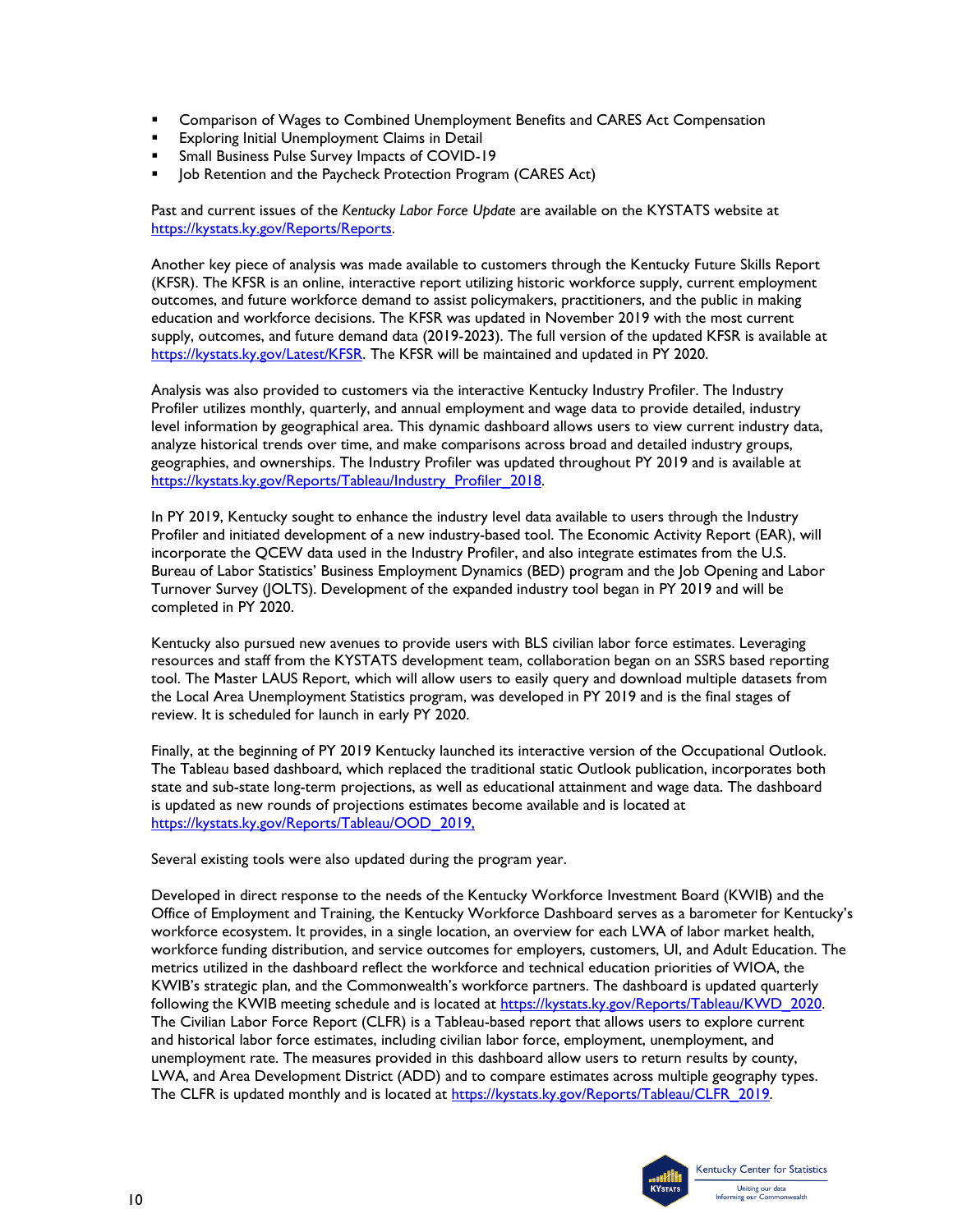The LMI Area Profile, a dynamic report providing a snapshot of key economic metrics by area and industry sector, was updated routinely in PY 2019 to provide the most recent civilian labor force estimates as well as occupational and industry sector employment and wages. The LMI Area Profile can be found at [https://kcewsreports.ky.gov/t/KCEWS/views/LMIAreaProfile/FullSize?:embed=y&:showShareOptions=true&](https://kcewsreports.ky.gov/t/KCEWS/views/LMIAreaProfile/FullSize?:embed=y&:showShareOptions=true&:display_count=no&:showVizHome=no) [:display\\_count=no&:showVizHome=no.](https://kcewsreports.ky.gov/t/KCEWS/views/LMIAreaProfile/FullSize?:embed=y&:showShareOptions=true&:display_count=no&:showVizHome=no)

The Find Employers tool was updated to include the 2020 First Edition of the Employer Database and is located at

[https://kcewsreports.ky.gov/t/KCEWS/views/empdb/FinalDisplay?iframeSizedToWindow=true&:embed=y&:](https://kcewsreports.ky.gov/t/KCEWS/views/empdb/FinalDisplay?iframeSizedToWindow=true&:embed=y&:showAppBanner=false&:display_count=no&:showVizHome=no) [showAppBanner=false&:display\\_count=no&:showVizHome=no](https://kcewsreports.ky.gov/t/KCEWS/views/empdb/FinalDisplay?iframeSizedToWindow=true&:embed=y&:showAppBanner=false&:display_count=no&:showVizHome=no) .

For researchers and others seeking to download large amounts of data, Excel tables for current and historical data sets are available. The QCEW tables published on the website were redesigned in PY 2018 to allow for greater publication detail at both industry and geographic level. QCEW data is available back to 1990, and is updated quarterly. Annual occupational employment and wage estimate files for the state and sub-state areas are updated each program year, and Excel files, containing LAUS estimates, including labor force participation rates, are updated monthly.

Static tables, including monthly CES tables and monthly UI Performance Measures, are provided. Standard LMI publications, including maps, press releases, and other economic analysis are also available. These tables and LMI publications are housed within the Kentucky Labor Market Information Library located at [https://KYSTATS.ky.gov/KYLMI.](https://kcews.ky.gov/KYLMI) On this page, Kentucky maintains links to the Kentucky Career Center and other state government sites, StatsAmerica, QWI Explorer, Census LED OnTheMap, U.S. Bureau of Labor Statistics, Business Employment Dynamics, and the U.S. Census Bureau.

Informational products and services are primarily delivered to customers through the KYSTATS website at [https://kystats.ky.gov,](https://kystats.ky.gov/) and are available on both the Reports page and the LMI Report Library. Both the LMI page, located at [https://kystats.ky.gov/KYLMI,](https://kystats.ky.gov/KYLMI) and the KYSTATS website utilize Tableau software to provide customers the ability to define and generate reports based on user-selected data and geography. Users can create and view customized reports and maps, download files, and produce printable reports.

In PY 2019, Kentucky continued work on the redesign of the LMI Report Library to match the streamlined and more user-friendly platform of the KYSTATS main page, which itself was redesigned in PY 2018. Kentucky met with stakeholders and data users to identify needs and guide the development of this new design, with the overarching goal of creating a more intuitive site for visitors. The resulting KYSTATS website continues to provide users with an array of dynamic reports, data, and analysis, but allows users to access the information they need with minimal navigation (fewer clicks) and promotes the sharing of interactive tools and reports through truncated web links. These design principles will be implemented on the LMI Report Library page to create a seamless interface for users.

Visits and downloads to the website are tracked using Google Analytics. In PY 2019, the Labor Market Information Report Library had 72,582 page views, while the KYSTATS website overall had 156,797 views.

The website also facilitates customer contact. The Contact KYSTATS page allows users to provide feedback, and the Data Request Form allows users to easily request data and other information from the website. Users can also sign up to join the KYSTATS listserv.

| Task                                                                                                                                                                                | <b>Task Focus</b>                                | Milestone Date   | <b>Principal Customers</b>                                                      | <b>Status</b> |
|-------------------------------------------------------------------------------------------------------------------------------------------------------------------------------------|--------------------------------------------------|------------------|---------------------------------------------------------------------------------|---------------|
| Provide analysis and detailed labor<br>market, workforce, and economic<br>information for the U.S. Department<br>of Labor for the Rural Industrialization<br>Loan and Grant Program | Economic<br>Analysis/<br>Information<br>Delivery | <b>Iune 2020</b> | U.S. Department of Labor,<br><b>Employment &amp; Training</b><br>Administration | Completed     |

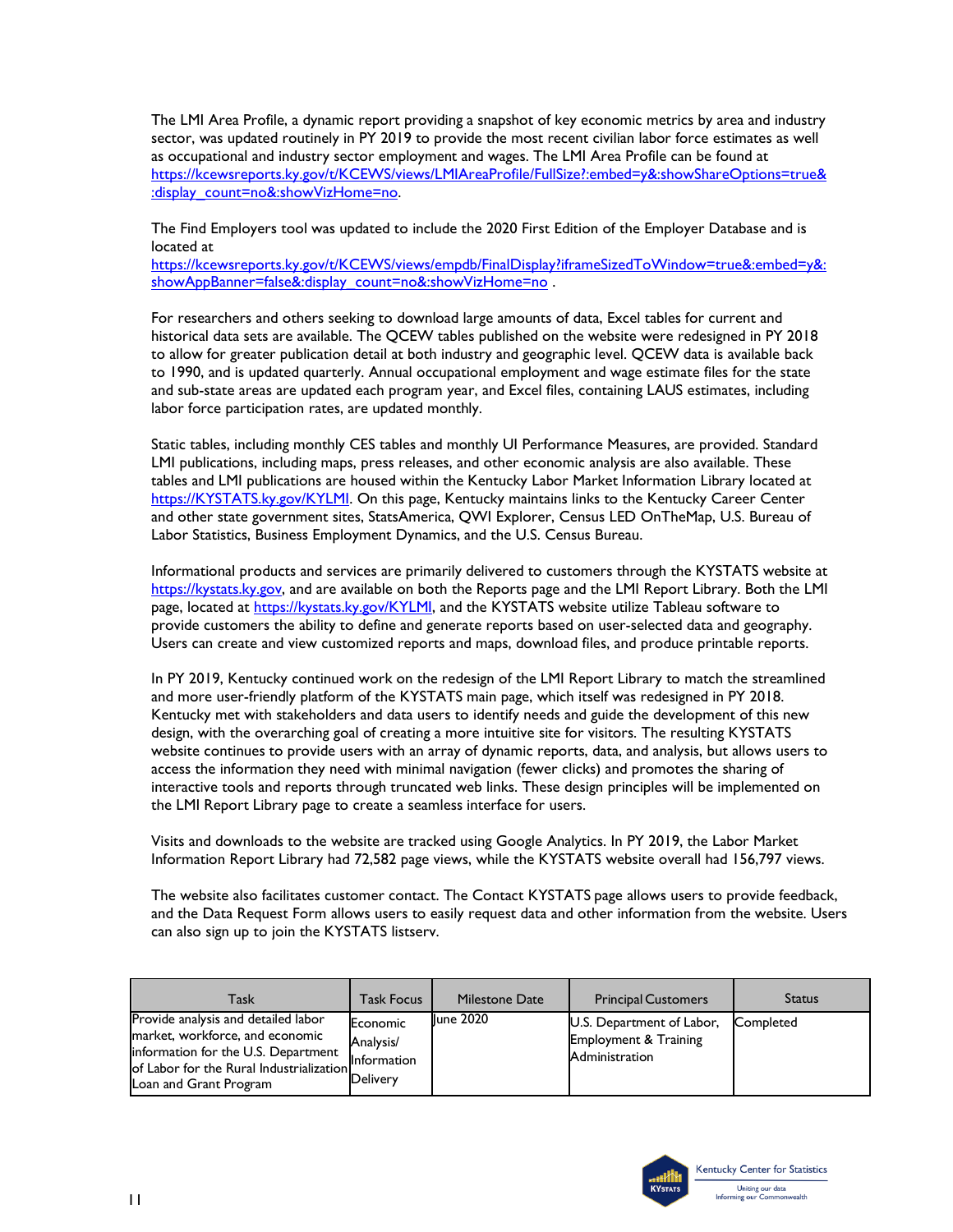| Task                                                                                                                                                                    | <b>Task Focus</b>                                | <b>Milestone Date</b> | <b>Principal Customers</b>                                                                                                                                                | Status    |
|-------------------------------------------------------------------------------------------------------------------------------------------------------------------------|--------------------------------------------------|-----------------------|---------------------------------------------------------------------------------------------------------------------------------------------------------------------------|-----------|
| Prepare and submit to ETA a<br>detailed, statewide economic<br>analysis for the program year                                                                            | Economic<br>Analysis                             | October 1, 2020       | Local Workforce Area<br>boards, employers,<br>educators, students, career<br>counselors, economic<br>developers, policymakers,<br>job seekers, and government<br>agencies | Completed |
| Conduct state, local, and regional<br>studies and analyses to produce<br>detailed economic and workforce<br>analyses, reports, and tools tailored to<br>customer needs  | Economic<br>Analysis/<br>Information<br>Delivery | Ongoing               | Same                                                                                                                                                                      | Ongoing   |
| Expand outreach and interaction<br>with LWAs, the business<br>community, economic<br>development, and other<br>workforce agencies to identify<br>areas needing analysis | Outreach/<br>Product<br>Development              | Ongoing               | Same                                                                                                                                                                      | Ongoing   |
| Support WIOA planning and<br>implementation by providing data<br>for annual funding allotments and<br>for WIOA reporting metrics                                        | Data Delivery Ongoing                            |                       | Same                                                                                                                                                                      | Ongoing   |
| Serve as part of multi-agency<br>partnership in the development of<br>the Kentucky WIOA Strategic<br>Plan                                                               | Workforce<br>Planning<br>Support/<br>Analysis    | Ongoing               | Same                                                                                                                                                                      | Ongoing   |
| Increase and cultivate<br>relationships with the education<br>community to identify areas<br>needing analysis                                                           | Outreach/<br>Product<br>Development              | Ongoing               | Same                                                                                                                                                                      | Ongoing   |
| Work in collaboration with the<br>Kentucky Office of<br>Unemployment Insurance on<br>system modernization efforts                                                       | <b>UI</b> System<br>Redesign                     | Ongoing               | All users of the Kentucky UI Ongoing<br>System                                                                                                                            |           |
| Work in collaboration with CBER<br>to develop, conduct and publish<br>various economic analyses                                                                         | Information<br>Delivery                          | Ongoing               | Local Workforce Area<br>boards, employers,<br>educators, students, career<br>counselors, economic<br>developers, policymakers,<br>job seekers, and government<br>agencies | Ongoing   |
| Continue cooperation and<br>participation in the U.S. Census<br>LED project                                                                                             | Data Delivery Ongoing                            |                       | Same                                                                                                                                                                      | Ongoing   |
| Maintain and enhance labor<br>market information delivery<br>system                                                                                                     | Information<br>Delivery                          | Ongoing               | Same                                                                                                                                                                      | Ongoing   |
| Leverage additional data and<br>resources available through<br>alignment with KYSTATS to<br>develop new product utilizing<br>both KYSTATS and BLS/ETA data              | Product<br>Development                           | Ongoing               | Same                                                                                                                                                                      | Ongoing   |

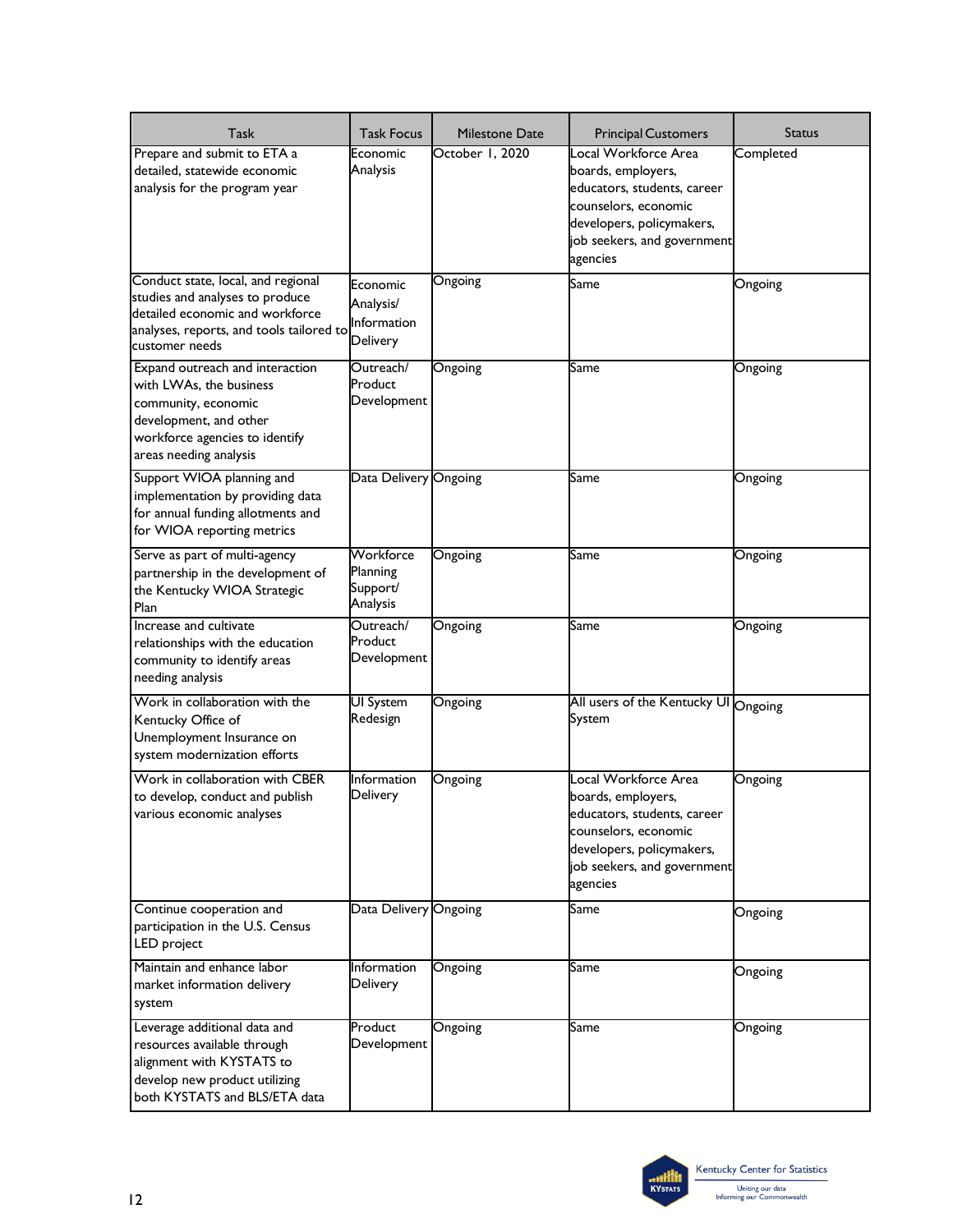| Task                                                                                                                                                                             | <b>Task Focus</b>                                         | Milestone Date | <b>Principal Customers</b> | Status                                                                        |
|----------------------------------------------------------------------------------------------------------------------------------------------------------------------------------|-----------------------------------------------------------|----------------|----------------------------|-------------------------------------------------------------------------------|
| Develop, publish, and maintain<br>dynamic LMI reports based on<br>needs determined by<br>stakeholders and data users,<br>including:                                              | Product<br>Development/<br>Information<br>Delivery        | Ongoing        | Same                       | Ongoing                                                                       |
| Publish and maintain<br>$\bullet$<br>dynamic, Tableau-based<br><b>Occupational Outlooks</b><br>utilizing most recent<br>statewide and sub-state<br>long-term projections<br>data | Product<br>Development/<br>Information<br>Delivery        | July 2019      | Same                       | Launched July 2019<br>Updated as new<br>projections cycle<br>become available |
| Publish interactive<br>$\bullet$<br>Career Explorer tool<br>utilizing skills, job<br>descriptions, demand,<br>and wage data                                                      | Product<br>Development/<br>Information<br>Delivery        | July 2019      | Same                       | Complete                                                                      |
| Maintain, publish and<br>$\bullet$<br>update the KFSR on an<br>annual basis                                                                                                      | Product<br>Development/<br>Information<br>Delivery        | November 2019  | Same                       | <b>Updated Annually</b>                                                       |
| Develop and maintain<br>$\bullet$<br>Kentucky County<br><b>Unemployment Report</b><br>with UI claims data                                                                        | Product<br>Development/<br>Information<br>Delivery        | May 2020       | Same                       | Launched May 2020<br><b>Updated Weekly</b>                                    |
| Update and maintain<br>$\bullet$<br>Workforce Dashboard<br>measures needed for<br>the WIOA, the KWIB,<br>and state workforce<br>partners                                         | Product<br>Maintenance/<br>Dynamic LMI<br>Reports         | August 2019    | Same                       | Launched August 2019<br>Updated Quarterly                                     |
| Develop and publish<br>$\bullet$<br>LAUS Master Report<br>utilizing SSRS                                                                                                         | Product<br>Development/<br><b>Information</b><br>Delivery | October 2020   | Same                       | In Final Review                                                               |
| Develop and publish<br><b>Economic Activity</b><br>Report (EAR) utilizing<br>QCEW, BED, and<br>JOLTS data                                                                        | Product<br>Development/<br>Information<br>Delivery        | December 2020  | Same                       | In Review                                                                     |
| Develop and publish<br>$\bullet$<br>interactive WORKER<br>incorporating metrics<br>requested by local<br>workforce partners                                                      | Product<br>Development/<br>Information<br>Delivery        | December 2020  | Same                       | In Review                                                                     |
| Update Industry Profiler<br>$\bullet$<br>on a quarterly basis                                                                                                                    | Product<br>Maintenance/<br>Dynamic LMI<br>Reports         | Ongoing        | Same                       | Updated Quarterly                                                             |
| Update LMI Area<br>$\bullet$<br>Profiles on a monthly,<br>quarterly and annual<br>basis                                                                                          | Product<br>Maintenance/<br>Dynamic LMI<br>Reports         | Ongoing        | Same                       | Ongoing                                                                       |

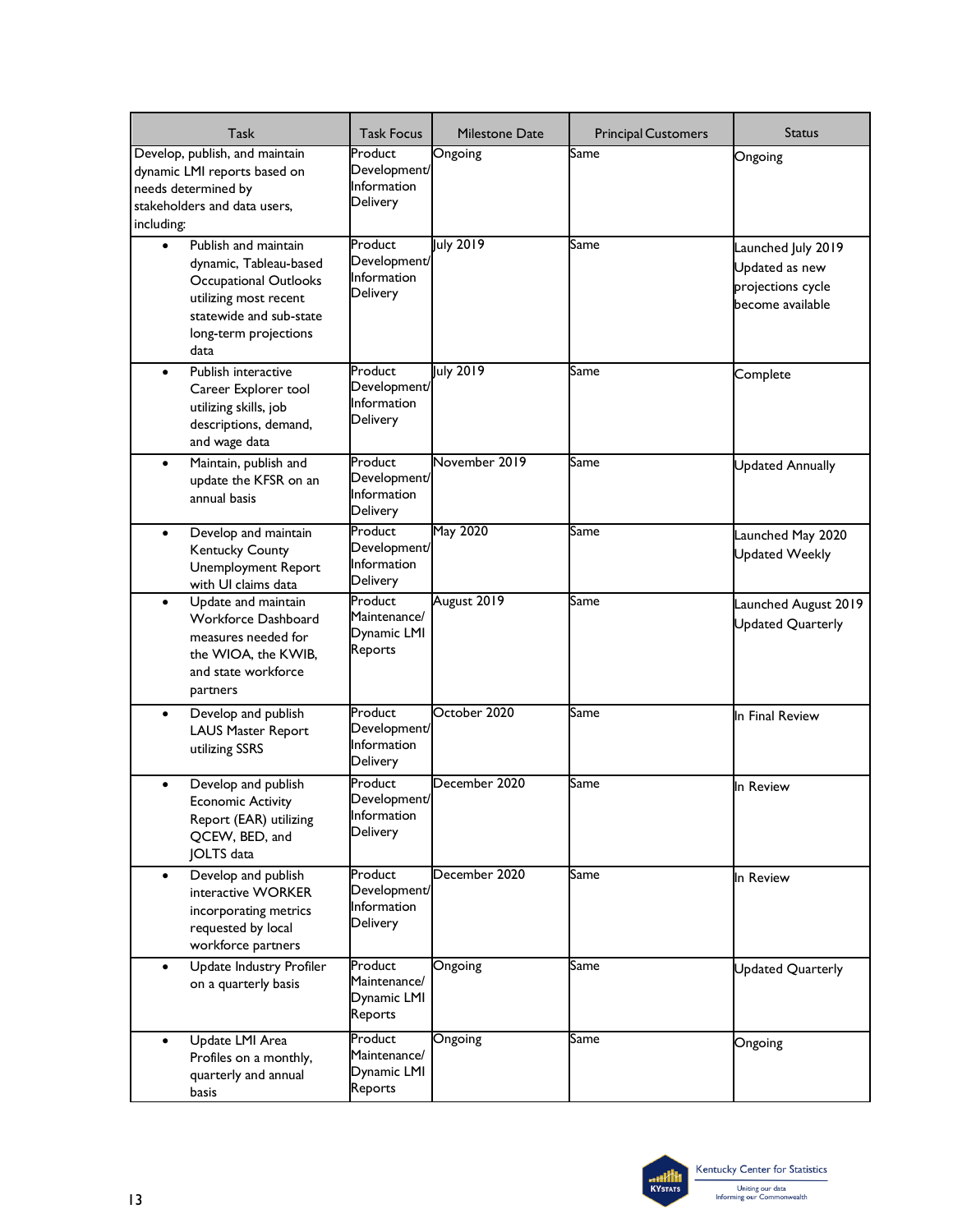| Task                                                                                                                                                                   | <b>Task Focus</b>                                 | Milestone Date | <b>Principal Customers</b> | Status                   |
|------------------------------------------------------------------------------------------------------------------------------------------------------------------------|---------------------------------------------------|----------------|----------------------------|--------------------------|
| Update and maintain<br>interactive Civilian<br>Labor Force Report<br>(CLFR) monthly                                                                                    | Product<br>Maintenance/<br>Dynamic LMI<br>Reports | Ongoing        | Same                       | <b>Updated Monthly</b>   |
| Publish historical tables for<br>various datasets in easily<br>downloadable Excel format for<br>researchers and other data users                                       | Data Delivery Ongoing                             |                | Same                       | Ongoing                  |
| Produce and publish static maps,<br>tables, press releases, workforce<br>profiles and economic analyses                                                                | Product/Data<br><b>Delivery</b>                   | Ongoing        | Same                       | Ongoing                  |
| Develop new, recurring analyses<br>for incorporation into the<br>monthly LMI newsletter (Kentucky<br>Labor Force Update)                                               | Economic<br>Analysis/<br>Product<br>Development   | Ongoing        | Same                       | <b>Published Monthly</b> |
| Work in collaboration with the<br>Kentucky Office of<br>Unemployment Insurance to<br>enhance, aggregate, and publish<br>Ul's Monthly Performance<br>Measures           | Product/Data<br><b>Delivery</b>                   | Ongoing        | Same                       | <b>Updated Monthly</b>   |
| Evaluate, develop, and refine<br>website content and design based<br>on user feedback and site visit<br>metrics                                                        | Product<br>Development/<br>Evaluation             | Ongoing        | Same                       | Ongoing                  |
| Continue development of a<br>Content Management System<br>(CMS) to allow LMI staff to<br>directly update site content and<br>provide training to LMI shop<br>personnel | Capacity<br>Building/<br>Training                 | Ongoing        | <b>LMI Staff</b>           | Ongoing                  |

### **5. Recommendations to ETA for changes and improvements to WIGS requirements**

Funding from the Workforce and Labor Market Information Grant (WIG) is used to provide essential workforce information to Kentuckians. The Program enables the Branch to publish a wide array of print and electronic products that benefit numerous customer groups. Assessing and responding to the changing needs of these customers will continue in PY 2020.

Because of the reliance on UI systems for much of the data produced through BLS statistical programs, (particularly QCEW and LAUS), and for data utilized by the KLDS system, and the Census LEHD program, Kentucky would like to see continued involvement from ETA regarding state UI system modernization efforts.

## **6. Conclusion**

PY 2019 was a year highlighted by collaborations, partnerships, and new product development for the Workforce Intelligence Branch. As part of KYSTATS, the Branch continued to expand the scope of its customer base, advance the development of new products, and maintain an emphasis on stakeholder involvement in LMI service delivery.